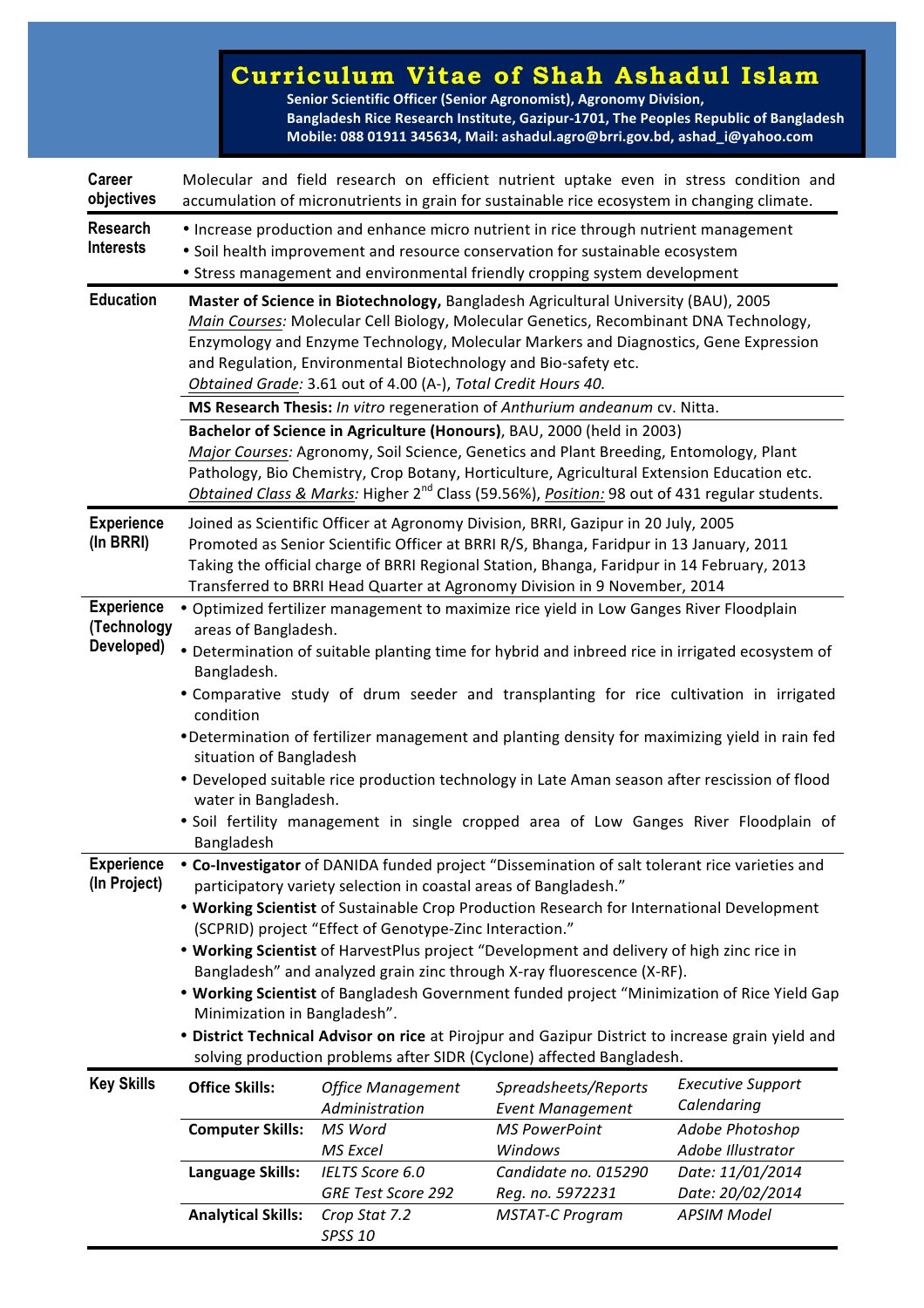| <b>Training</b>      | . Agro and Biotechnology, 2007 at National Agro-Tech Extension and Service Center                                                                                                                                                                                                                                                                                                                                                                   |  |  |  |
|----------------------|-----------------------------------------------------------------------------------------------------------------------------------------------------------------------------------------------------------------------------------------------------------------------------------------------------------------------------------------------------------------------------------------------------------------------------------------------------|--|--|--|
| (In China)           | . Hybrid rice, 2011 at Yuan Longping High-tech Agricultural Company Limited                                                                                                                                                                                                                                                                                                                                                                         |  |  |  |
| <b>Training</b>      | • Achieved Distinction and earned excellent marks in Rice Production Training, 2008                                                                                                                                                                                                                                                                                                                                                                 |  |  |  |
| (Country)            | • Project proposal writing, 2014                                                                                                                                                                                                                                                                                                                                                                                                                    |  |  |  |
|                      | • Computer application and English language course, 2011                                                                                                                                                                                                                                                                                                                                                                                            |  |  |  |
|                      | • Research Methodology, 2010                                                                                                                                                                                                                                                                                                                                                                                                                        |  |  |  |
|                      | • Use of Manual for Fertilizer Analysis, 2009                                                                                                                                                                                                                                                                                                                                                                                                       |  |  |  |
|                      | • Hybrid Rice Cultivation and Seed Production, 2009                                                                                                                                                                                                                                                                                                                                                                                                 |  |  |  |
|                      | • Use of Fertilizer Recommendation Guide, 2008                                                                                                                                                                                                                                                                                                                                                                                                      |  |  |  |
|                      | • Foundation Training Course for NARS Scientists, 2006                                                                                                                                                                                                                                                                                                                                                                                              |  |  |  |
| 19 Research<br>Paper | Publications 1. Islam, S.A., M.R. Dewan, M.H.R. Mukul, M.A. Hossen and F. Khatun. 2010. In vitro regeneration of<br>Anthurium andreanum cv. Nitta. ISSN: 0258-7122. Bangladesh J. Agril. Res. 35 [2]: 217-226.<br>2. Islam, S.A, M.A. Mannan, M.A.A. Mamun, M.K.A. Bhuiyan, F. Khatun and A.J. Mridha. 2010. Influence<br>of late planting on growth and yield of transplanted Aman rice. ISSN: 1013-1922. Bangladesh Agron.<br>J. 13 (1&2): 59-66. |  |  |  |
|                      | 3. Islam, S.A, M.R. Dewan, M.H.R. Mukul, M.A. Haque and F. Khatun. 2009. Effect of charcoal in<br>regeneration of Anthurium andreanum cv. Nitta. Eco-frindly Agril. J. 2(3):456-463.<br>4. Rahman, M.S., M.N. Islam, M.Z. Hassan, S.A. Islam, S.K. Zaman. 2014. Impact of Water Management<br>on the Arsenic content of Rice Grain and Cultivated Soil in an Arsenic contaminated Area of<br>Bangladesh. J. Env. Sci. and N. Res. 7(2): 43-46       |  |  |  |
|                      | 5. M.K.A. Bhuiyan, A.J. Mridha, G.J.U Ahmed, S.A. Islam and M.A.A. Mamun. 2014. Effect of rice bran<br>application for eco friendly weed control, growth and yield of lowland rice in Bangladesh. Int. J of<br>Agronomy and Agril. Res. (IJAAR). 2 (3): 40-44.                                                                                                                                                                                      |  |  |  |
|                      | 6. Mamun, M.A.A., R. Shultana, S.A. Islam, M.A. Badshah, M.K.A. Bhuiyan and A.J. Mridha. 2011. Bio-<br>efficacy of Bensulfuron Methyl + Pretilachlor 6.6% GR against weed suppression in transplanted rice.<br>Bangladesh J. Weed Sci. 2(1&2): 9-13.                                                                                                                                                                                                |  |  |  |
|                      | 7. Mannan, M.A., M.I.M. Akhand, S.A. Islam, A.J. Mridha and R. Shultana. 2010. Influence of Nitrogen<br>on the growth and yield of Basmoti Rice genotypes in Boro season. Int. J. Sustain. Agril. Tech.<br>$6(3):39-45.$                                                                                                                                                                                                                            |  |  |  |
|                      | 8. Sarker, M.R.A., S.A.Islam, M.A. Mannan, M.A. Hossen and M.M.R. Dewan. 2009. Influence of<br>different rates of nutrients and planting density on the yield of BRRI dhan44. Intl. J. BioRes. 6(1):7-<br>11.                                                                                                                                                                                                                                       |  |  |  |
|                      | 9. Dewan, M.M.R., M.A. Haque, M.A. Hossen, S.A. Islam and M.H.R. Mukul. 2009. Variability study of<br>yield contributing characters of forty-six Gourd accessions. Eco-Friendly Agril. J. 2(2):433-437.<br>10. Mukul, M.H.R., M.A. Haque, M.M.R. Dewan, S.A. Islam and M.R. Islam. 2009. Study on the sorption                                                                                                                                      |  |  |  |
|                      | and retention behavior of potassium in soils. Int. J. Sustain. Agril. Tech. 5(2):46-50.<br>11. Mannan, M.A., M.S.U. Bhuiyan, S.M.A. Hossain, M.A. Badshah and S.A. Islam. 2008. Growth and                                                                                                                                                                                                                                                          |  |  |  |
|                      | yield of modern and traditional fine grained rice genotypes in Aman and Boro seasons. Bangladesh<br>Rice J. 13(1): 31-36.                                                                                                                                                                                                                                                                                                                           |  |  |  |
|                      | 12. Rahman, M.B., S.M.A. Hossain, J.C. Biswas, S.A. Islam, M.G. Ali and M.A. Rahman. 2008. Influence of<br>N and weed management practices on rice yield under different crop establishment methods. Eco-<br>Friendly Agril. J. 1(1):26-31.                                                                                                                                                                                                         |  |  |  |
|                      | 13. Rahman, M.B., S.M.A. Hossain, J.C. Biswas, A.B.S. Sarker, S.A. Islam and M.A. Rahman. 2008. Studies<br>on the performances of direct wet seeded and transplanted Aman and Boro rice. Eco-Friendly Agril.<br>$J. 1(1):18-25.$                                                                                                                                                                                                                    |  |  |  |
|                      | 14. Dewan, M.M.R., M.S.A. Talukder, M.A. Hossen, M.R.A. Sarker and <b>S.A. Islam</b> . 2008. A study on<br>mustard seed quality in different storage containers. Eco-Friendly Agril. J. 1(4):198-201.<br>15. Hossen, M.K., M.M.R. Dewan, M.A. Hossen, M.H.R. Mukul and <b>S.A. Islam</b> . 2007. Study the effect of<br>crop establishment methods on the agro economic productivity of Aman rice. Intl. J. BioRes. 3(2):23-                        |  |  |  |
|                      | 34.<br>16. Rahman, M.B., S.M.A. Hossain, A.B.S. Sarker, J.C. Biswas and S.A. Islam. 2007. Growth and yield of                                                                                                                                                                                                                                                                                                                                       |  |  |  |
|                      | direct wet seeded rice as affected by weed management practices. Intl. J. BioRes. 2(4):26-33.<br>17. Bhuiyan, M.K.A., G.J.U. Ahmed, J.A. Begum and S.A. Islam. 2007. Bio-efficacy of Pyrazosulfuran-Ethyl                                                                                                                                                                                                                                           |  |  |  |
|                      | 10WP for weed management in transplanted rice (Oryza sativa L.). Intl. J. BioRes. 3(1):58-63.<br>18. Hossen, M.A., M.D. Huda, M.M.R. Dewan, S.A. Islam and T.K. Sarker. 2006. Arsenic test and removal<br>from tube well water at control flow rate and drinking purpose. Int. J. Sustain. Agril. Tech. 2(5):26-                                                                                                                                    |  |  |  |
|                      | 30.<br>19. Hossen, M.A., M.H.R. Mukul, S.A. Islam and M.M.R. Dewan. 2006. Daily water requirement for<br>drinking and cooking purposes of the rural people: A case study in Mymensingh District, Bangladesh.<br>Intl. J. BioRes. 1(2):22-25.                                                                                                                                                                                                        |  |  |  |